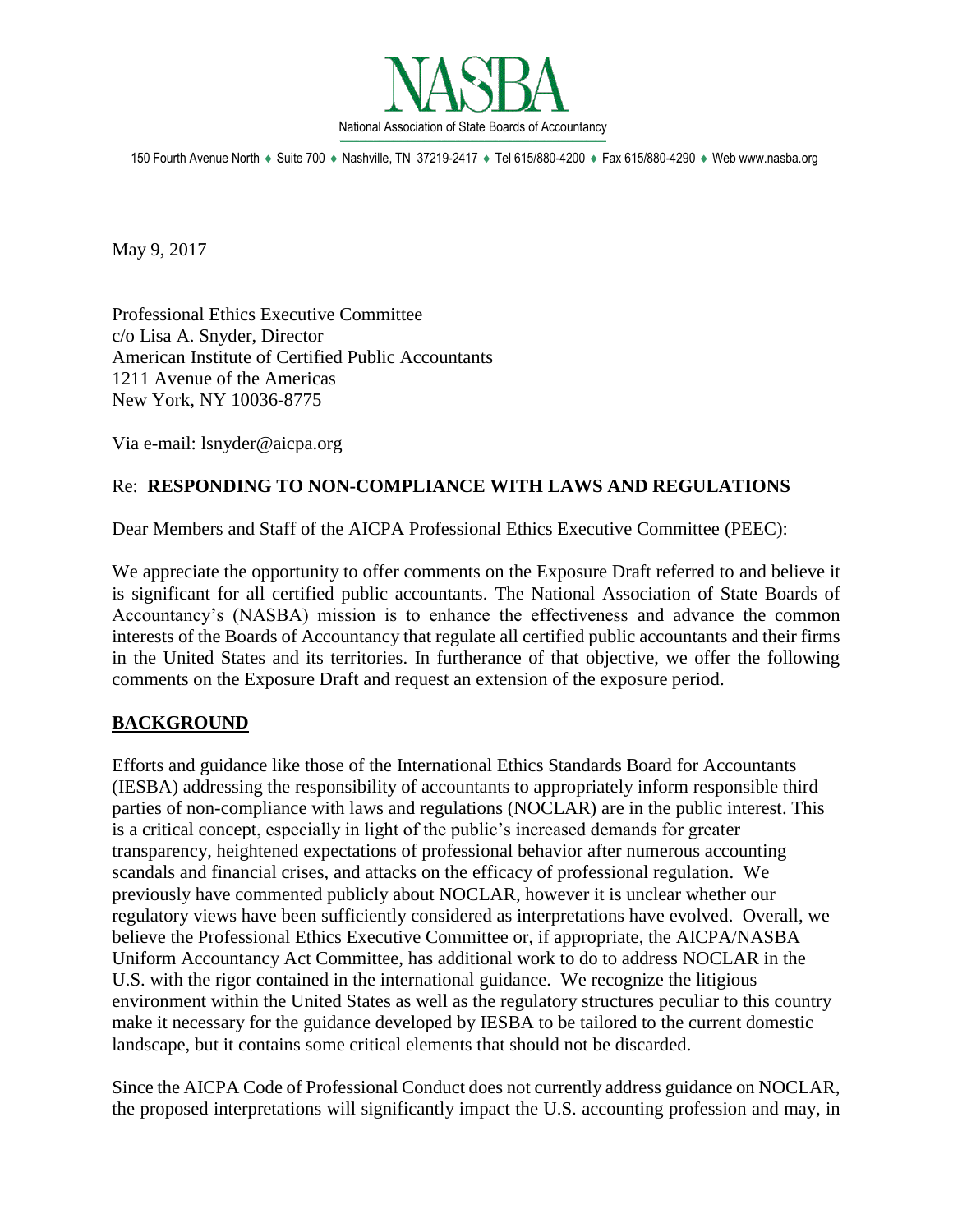Professional Ethics Executive Committee c/o Lisa A. Snyder, Director, AICPA May 9, 2017 Page 2 of 5

fact, belong in state law rather than the Code. Thus, we are providing the following comments which are focused on ensuring the public interest is appropriately addressed. We understand some of these matters have been previously raised in PEEC meetings by NASBA representatives, but we cannot leave them unresolved.

### **GENERAL COMMENTS**

Overall, we have significant concerns that the proposed language will effectively discourage CPAs from acting in the public interest even after care has been taken to comply with all relevant professional standards. If CPAs withhold knowledge that otherwise could have prevented or brought to light an act in a timely manner so as to prevent public harm from occurring or continuing to occur, it will not reflect well on the worth of the profession.

Furthermore, we are concerned that the proposed interpretations will be construed as limiting or prohibiting any NOCLAR disclosure absent written client consent, even though many states have also adopted by reference the AICPA Code of Professional Conduct.

State Boards' requirements are closely tied to the Uniform Accountancy Act (UAA) and the AICPA Code of Conduct's approach to confidentiality. Consequently, to ensure the final interpretations are applied in the way which best serves the public interest, the AICPA Code of Conduct and the UAA may need to reconsider the application of confidentiality. We note that confidentiality is not regarded as a fundamental principal in the extant AICPA Code of Conduct. Moreover it is not regarded in any manner in either the SEC or PCAOB rules or regulations.

We seriously question the notion that confidentiality is preeminent to the degree that it must override all other ethical considerations, especially when public protection is threatened. We know that the confidentiality issue was brought to the attention of the AICPA/NASBA UAA Committee in 2012, at which point it was decided to wait for the IESBA's final NOCLAR standard to provide direction to the law proposed for the UAA. Consequently, we recommend tabling this project until such time as UAA language is developed to incorporate NOCLAR requirements.

#### **EXPLANATION FOR THE NEW INTERPRETATIONS**

# **A - PURPOSE**

As the rationale for not embracing the IESBA's conclusions on exceptions to confidentiality, the prefatory material points to state laws. On page 6, PEEC states that "…certain provisions were not included in the AICPA proposals as they would be incompatible with *most state laws and regulations* on client and employer confidentiality." This is a circular argument because, as noted above, most state laws and regulations draw on the AICPA Code of Conduct and it is in the purview of the PEEC to modify, when appropriate, that same code. Changes in the business and regulatory environment, as IESBA concluded, may warrant reconsideration of existing laws and, to that end, open discussion with the State Boards.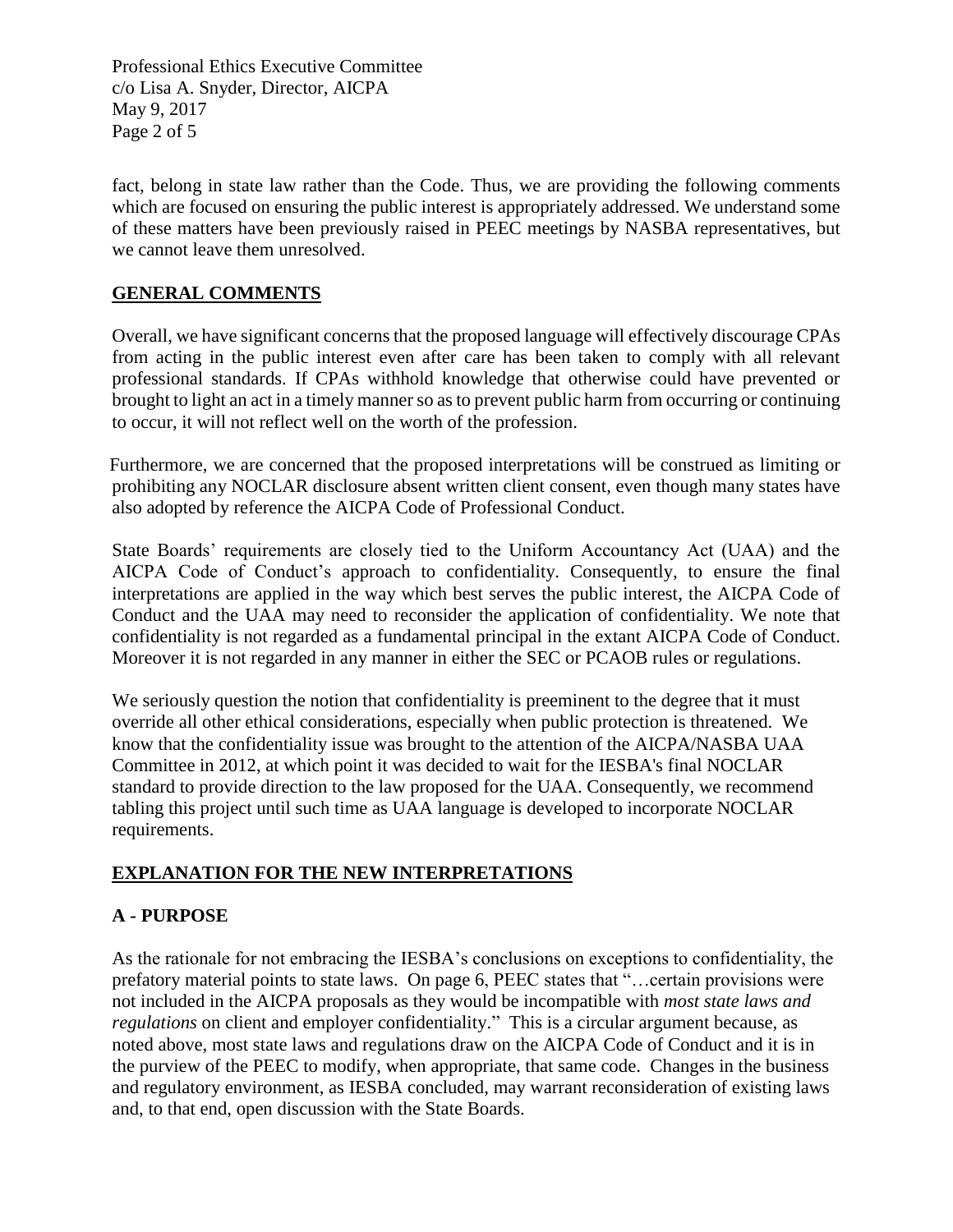Professional Ethics Executive Committee c/o Lisa A. Snyder, Director, AICPA May 9, 2017 Page 3 of 5

### **B - CONFIDENTIALITY**

On page 7, PEEC explanation states that, "…*most state boards of accountancy* have laws or regulations that would prohibit the disclosure of confidential client or employer information without the client or employer's consent unless required by law or regulation." Again, this is a circular argument as noted in the observation to the prior bullet.

#### **TEXT OF PROPOSED NEW INTERPRETATION**

#### **A - INTRODUCTION**

On page 11, section 1.170.010.04 states that "some regulators, such as the SEC or state boards of accountancy, may have regulatory provisions governing how a member should address noncompliance or suspected non-compliance…." It is not clear whether "provisions" include voluntarily reporting programs developed within recent years such as hotlines and whistleblowing provisions (e.g. SEC regulation 240-21F, *Securities Whistleblower Incentives and Protection*). The proposed interpretations should also reference PCAOB requirements for auditors to consider fraud in financial statements (e.g., AS 2401, *Consideration of Fraud in a Financial Statement Audit*, especially paragraphs .81A-.82). Again, it may be time for more consideration of how these efforts should be integrated to provide better public protection while avoiding creating risks to professionals for doing the right thing.

#### **B - SCOPE**

On page 13, section 1.700.010.09 contains the concept of "clearly inconsequential" as a safe harbor for not reporting NOCLAR. The definition of "clearly inconsequential" should be further defined, or the paragraph should be deleted because we do not agree that there should be any exceptions for reporting of NOCLAR and, especially, fraud. We can envision a pattern of annual "inconsequential" activities building in time to consequential matters. Further, some matters appearing inconsequential may be indicators of more serious underlying problems. We believe responsible audit committees and those charged with governance are concerned with all illegal acts as a matter of tone at the top.

In addition, we believe that leaving the concept of "clearly inconsequential" as a safe harbor for not reporting NOCLAR will place the NOCLAR section of the Code of Professional Conduct in direct conflict with the Codification of Statements on Auditing Standards . Paragraph.39 of the Code, "Communications with Management and Those Charged with Management" of the Codification provides: " lf an auditor has identified a fraud or has obtained information that a fraud may exist, the auditor should communicate these matters on a timely basis to the appropriate level of management in order to inform those with primary responsibility for the prevention and detection of fraud of the matters relevant to their responsibilities." The Codification does not include safe harbor for not reporting frauds that exist or may exist if they are deemed to be "clearly inconsequential."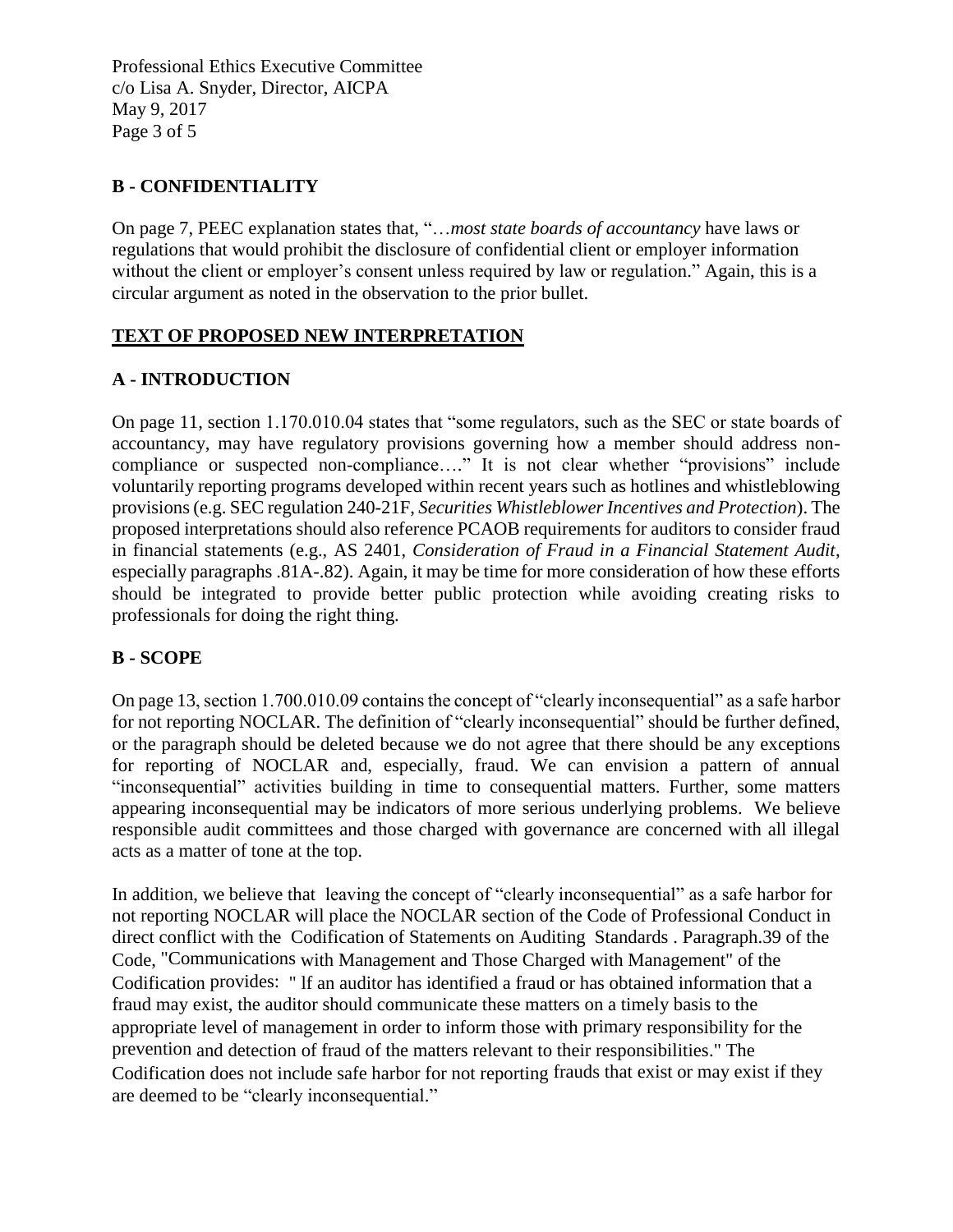Professional Ethics Executive Committee c/o Lisa A. Snyder, Director, AICPA May 9, 2017 Page 4 of 5

These comments would also apply to Section 2.170.010.09.

### **C - OBTAINING AN UNDERSTANDING OF THE MATTER**

On page 14, section 1700.010.14 uses the term "professional body" as a resource that a member may consult with regarding NOCLAR. The term "regulator" which is used in section 1700.010.30 is omitted in section 1700.010.14, and should also be included here. It is not clear what another "professional body" besides a "regulator" might be. A definition of "professional body" should be included if retained in the final standard.

### **D - COMMUNICATING THE MATTER TO THE CLIENT'S AUDITOR**

- (i) On page 18, sections 1.700.010.31 and .32 include references to the financial statement audit or review. This seems inconsistent with the language used on page 8, "Group Attest Engagements" and in section 1700.010.22.a, "Communication with Respect to Group Attest Engagements," which refers to "attest" engagements.
- (ii) On page 18, section 1.700.010.33 indicates that "except as required by law or regulation, the member is not permitted to communicate…..to the *firm* that is the *client's* external auditor." On page 8 under the "Communications to Client's Auditor" it indicates "the member would be *prohibited* from communicating the NOCLAR to the external auditor."

We have concerns that the above language may discourage CPAs from acting in the public interest. Thus, we believe that the phrase "would be prohibited from" should be deleted. The member should make the client aware of NOCLAR, however, the member should not be prohibited from communicating the matter to the client's auditor without the client's permission. It is in the public interest to communicate NOCLAR to the client's auditor, even if the matter is not required to be communicated to regulatory authorities. Such communication is a responsibility in the public interest and should not be framed as a breach of confidentiality.

# **TEXT APPLICABLE TO ALL MEMBERS IN PUBLIC PRACTICE**

# **A - ADDRESSING THE MATTER**

On page 24, section 2.170.10.18 outlines responsibilities for addressing NOCLAR for senior professional accountants. While we agree that senior professional accountants have a higher accountability for addressing NOCLAR in the organization they serve, we believe that the word "senior" should be deleted from paragraph 2.170.10.18 as the actions in this paragraph should be applicable to all professional accountants who are responsible for reporting up the chain.

# **COMMENTS ON SPECIFIC QUESTIONS**

We understand in developing the proposed interpretations for the United States, PEEC considered the IESBA's NOCLAR standards and now only seeks public feedback on the following two